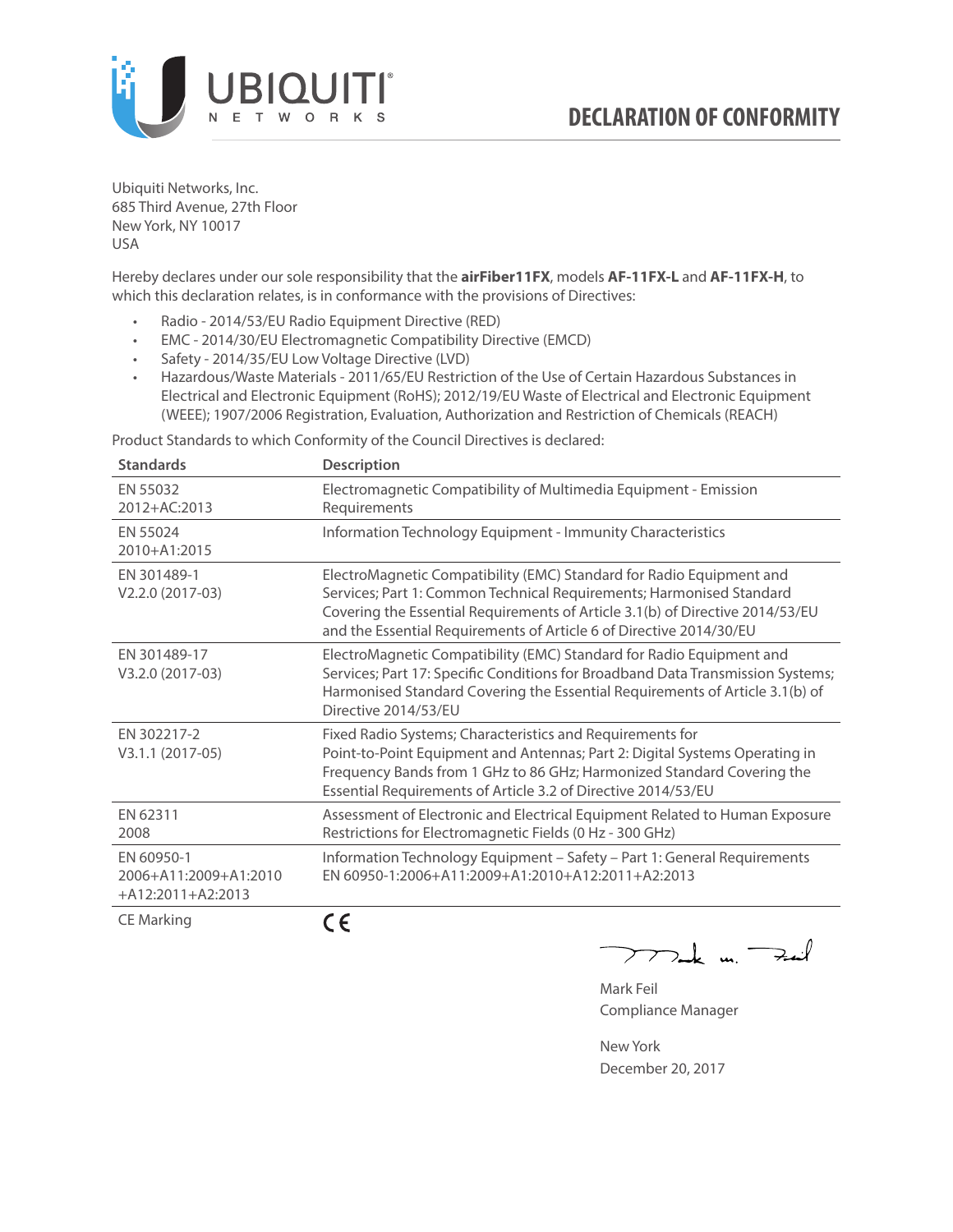

## **български** [Bulgarian]

С настоящото UBIQUITI NETWORKS декларира, че този тип радиосъоръжение AF-11FX-L/AF-11FX-H е в съответствие с Директива 2014/53/ЕС.

## **Hrvatski** [Croatian]

UBIQUITI NETWORKS ovime izjavljuje da je radijska oprema tipa AF-11FX-L/AF-11FX-H u skladu s Direktivom 2014/53/EU.

# **Čeština** [Czech]

Tímto UBIQUITI NETWORKS prohlašuje, že typ rádiového zařízení AF-11FX-L/AF-11FX-H je v souladu se směrnicí 2014/53/EU.

## **Dansk** [Danish]

Hermed erklærer UBIQUITI NETWORKS, at radioudstyrstypen AF-11FX-L/AF-11FX-H er i overensstemmelse med direktiv 2014/53/EU.

## **Nederlands** [Dutch]

Hierbij verklaar ik, UBIQUITI NETWORKS, dat het type radioapparatuur AF-11FX-L/AF-11FX-H conform is met Richtlijn 2014/53/EU.

# **English**

Hereby, UBIQUITI NETWORKS declares that the radio equipment type AF-11FX-L/AF-11FX-H is in compliance with Directive 2014/53/EU.

## **Eesti keel** [Estonian]

Käesolevaga deklareerib UBIQUITI NETWORKS, et käesolev raadioseadme tüüp AF-11FX-L/AF-11FX-H vastab direktiivi 2014/53/EL nõuetele.

## **Suomi** [Finnish]

UBIQUITI NETWORKS vakuuttaa, että radiolaitetyyppi AF-11FX-L/AF-11FX-H on direktiivin 2014/53/EU mukainen.

## **Français** [French]

Le soussigné, UBIQUITI NETWORKS, déclare que l'équipement radioélectrique du type AF-11FX-L/AF-11FX-H est conforme à la directive 2014/53/UE.

## **Deutsch** [German]

Hiermit erklärt UBIQUITI NETWORKS, dass der Funkanlagentyp AF-11FX-L/AF-11FX-H der Richtlinie 2014/53/EU entspricht.

## **Ελληνικά** [Greek]

Με την παρούσα ο/η UBIQUITI NETWORKS, δηλώνει ότι ο ραδιοεξοπλισμός AF-11FX-L/AF-11FX-H πληροί την οδηγία 2014/53/ΕΕ.

## **Magyar** [Hungarian]

UBIQUITI NETWORKS igazolja, hogy a AF-11FX-L/AF-11FX-H típusú rádióberendezés megfelel a 2014/53/EU irányelvnek.

## **Íslenska** [Icelandic]

Hér með lýsir UBIQUITI NETWORKS yfir því að AF-11FX-L/AF-11FX-H er í samræmi við tilskipun 2014/53/ESB.